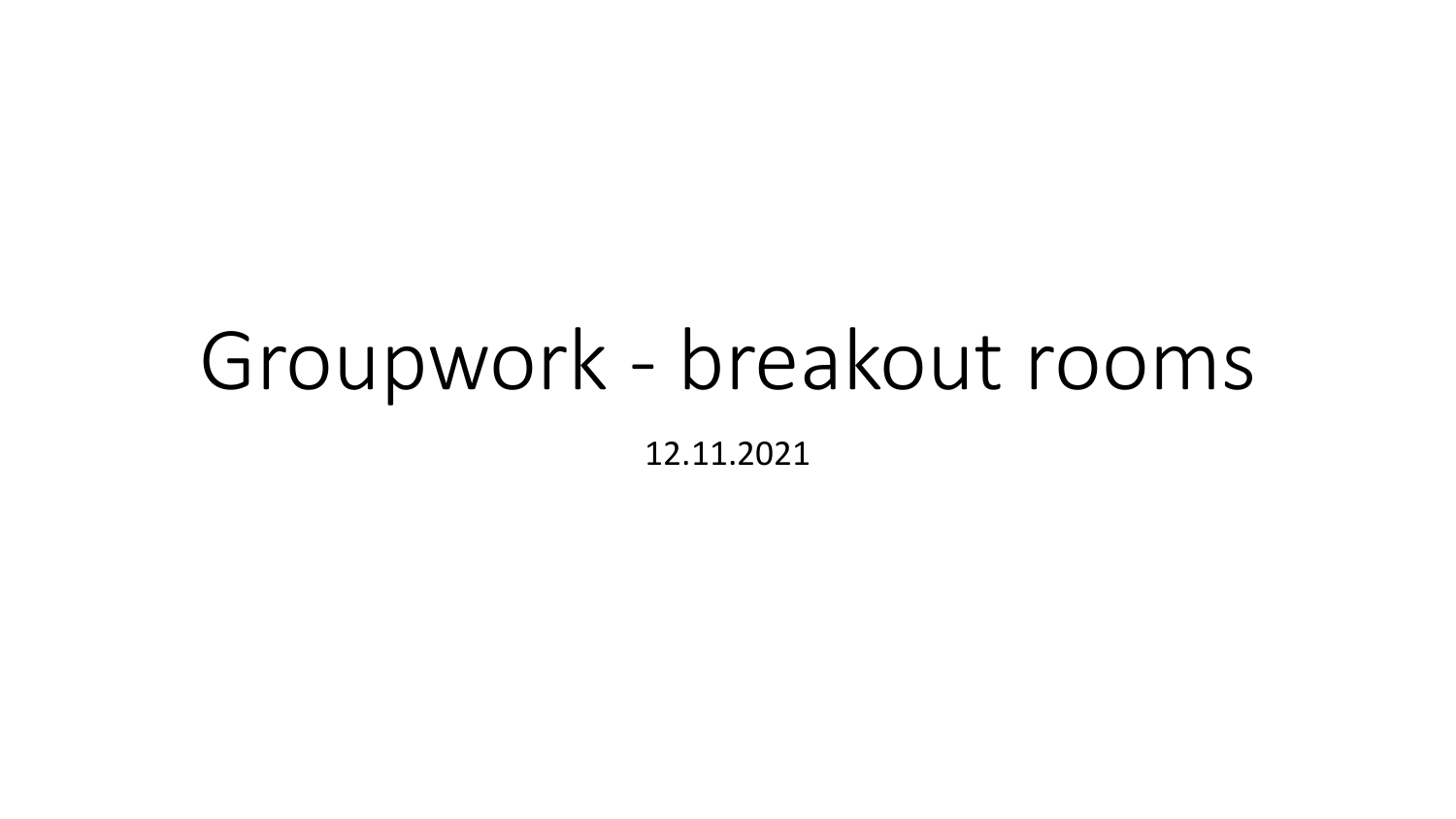**Seeding & Starting up**

# Task instructions

- 1. Think about the relevant topics/themes related to the entrepreneurial process, phase 1: **Seeding & Starting up**
- 2. Discuss in your group & mark down the ideas how sustainability & green economy could be embedded into this semester of the programme
- 3. Summarise your discussion points in the text box below
- Introduction to social impect and sustainability. (as early as possible)
- If new idea each week include chach list in ethical stance
- Use peers to develop the ideas with sustainability aspect
- Motviation aspects to in order to change the mindset
- How to integrate the sustainability with the business .... so its not something you can take away
- Interviews with the start-ips the more advance and successful, as role models
- •

#### **Keywords S1:**

Entrepreneurial ecosystem, entrepreneurial processes, business opportunity, -idea, -planning, etc., entrepreneurial risks, marketing essentials for starting up a company, networking, pitching, researching the market, entrepreneurial teams, entrepreneurial person and self-Example Seeding<br>
Seeding<br>
Starting<br>
Starting<br>
Thew ide<br>
Starting<br>
Thew ide<br>
Starting<br>
Not Viation<br>
Thew to int<br>
Therviews<br>
Starting<br>
Starting<br>
Starting<br>
Starting<br>
Starting<br>
Starting<br>
Starting<br>
Starting<br>
Starting<br>
Starting<br>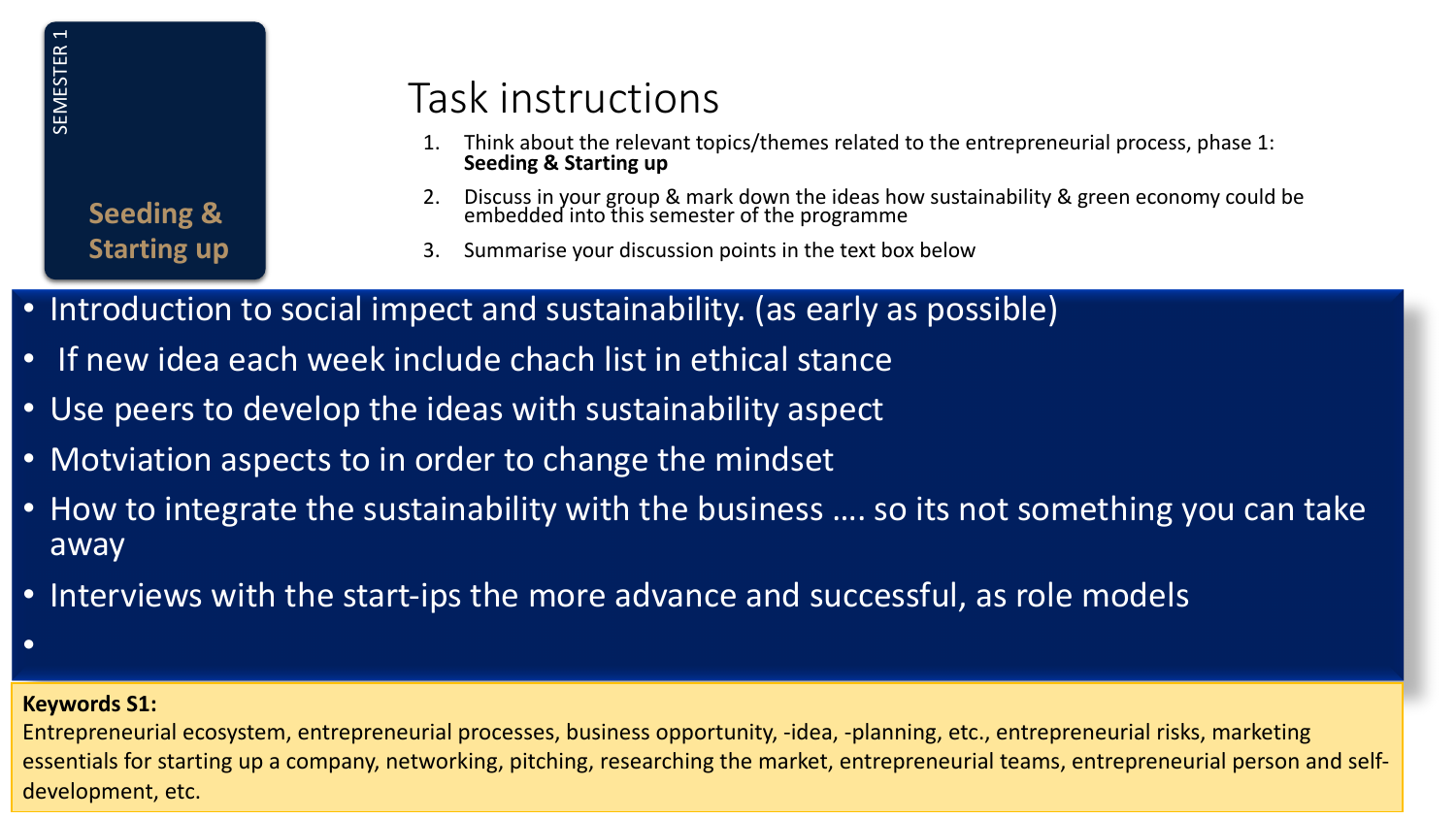# Task instructions

- 1. Think about the relevant topics/themes related to the entrepreneurial process, phase 2: **Launching**
- 2. Discuss in your group & mark down the ideas how sustainability & green economy could be embedded into this semester of the programme
- 3. Summarise your discussion points in the text box below

| $\mathbf{\sim}$<br>ER<br><b>SEMEST</b><br><b>Launching</b>                                                                                                                                                                                                                                                                      | Task instructions<br>Think about the relevant topics/themes related to the entrepreneurial process, phase 2:<br>1.<br>Launching<br>Discuss in your group & mark down the ideas how sustainability & green economy could be embedded into this semester of the programme<br>2.<br>Summarise your discussion points in the text box below<br>3. |
|---------------------------------------------------------------------------------------------------------------------------------------------------------------------------------------------------------------------------------------------------------------------------------------------------------------------------------|-----------------------------------------------------------------------------------------------------------------------------------------------------------------------------------------------------------------------------------------------------------------------------------------------------------------------------------------------|
| • Green economy / sustainability literacy                                                                                                                                                                                                                                                                                       |                                                                                                                                                                                                                                                                                                                                               |
| • Green impact measures                                                                                                                                                                                                                                                                                                         |                                                                                                                                                                                                                                                                                                                                               |
| • Circular value chains (from linear)                                                                                                                                                                                                                                                                                           |                                                                                                                                                                                                                                                                                                                                               |
| • Life cycle analysis                                                                                                                                                                                                                                                                                                           |                                                                                                                                                                                                                                                                                                                                               |
| • Political goals                                                                                                                                                                                                                                                                                                               |                                                                                                                                                                                                                                                                                                                                               |
| • Business ethics / ethical production                                                                                                                                                                                                                                                                                          |                                                                                                                                                                                                                                                                                                                                               |
| • Case companies from real life                                                                                                                                                                                                                                                                                                 |                                                                                                                                                                                                                                                                                                                                               |
| • Market pull, demand, navigatoin with complexity                                                                                                                                                                                                                                                                               |                                                                                                                                                                                                                                                                                                                                               |
| Behavioural change nudging<br>$\bullet$                                                                                                                                                                                                                                                                                         |                                                                                                                                                                                                                                                                                                                                               |
| Balancing profit and sustainablility /sustainability vs. profit                                                                                                                                                                                                                                                                 |                                                                                                                                                                                                                                                                                                                                               |
| • Social, not only commercial chices                                                                                                                                                                                                                                                                                            |                                                                                                                                                                                                                                                                                                                                               |
| Future demand / technology hyper power                                                                                                                                                                                                                                                                                          |                                                                                                                                                                                                                                                                                                                                               |
| Consumer behaviour                                                                                                                                                                                                                                                                                                              |                                                                                                                                                                                                                                                                                                                                               |
| <b>Keywords S2:</b><br>Minimum Viable Product, prototyping, problem and solution validation, landing page, digital marketing, strategic management & ethics, break-even analysis,<br>costing, budgeting, customer rights and obligations, internet rights, intellectual property, organisational structure, culture & DNA, etc. |                                                                                                                                                                                                                                                                                                                                               |

#### **Keywords S2:**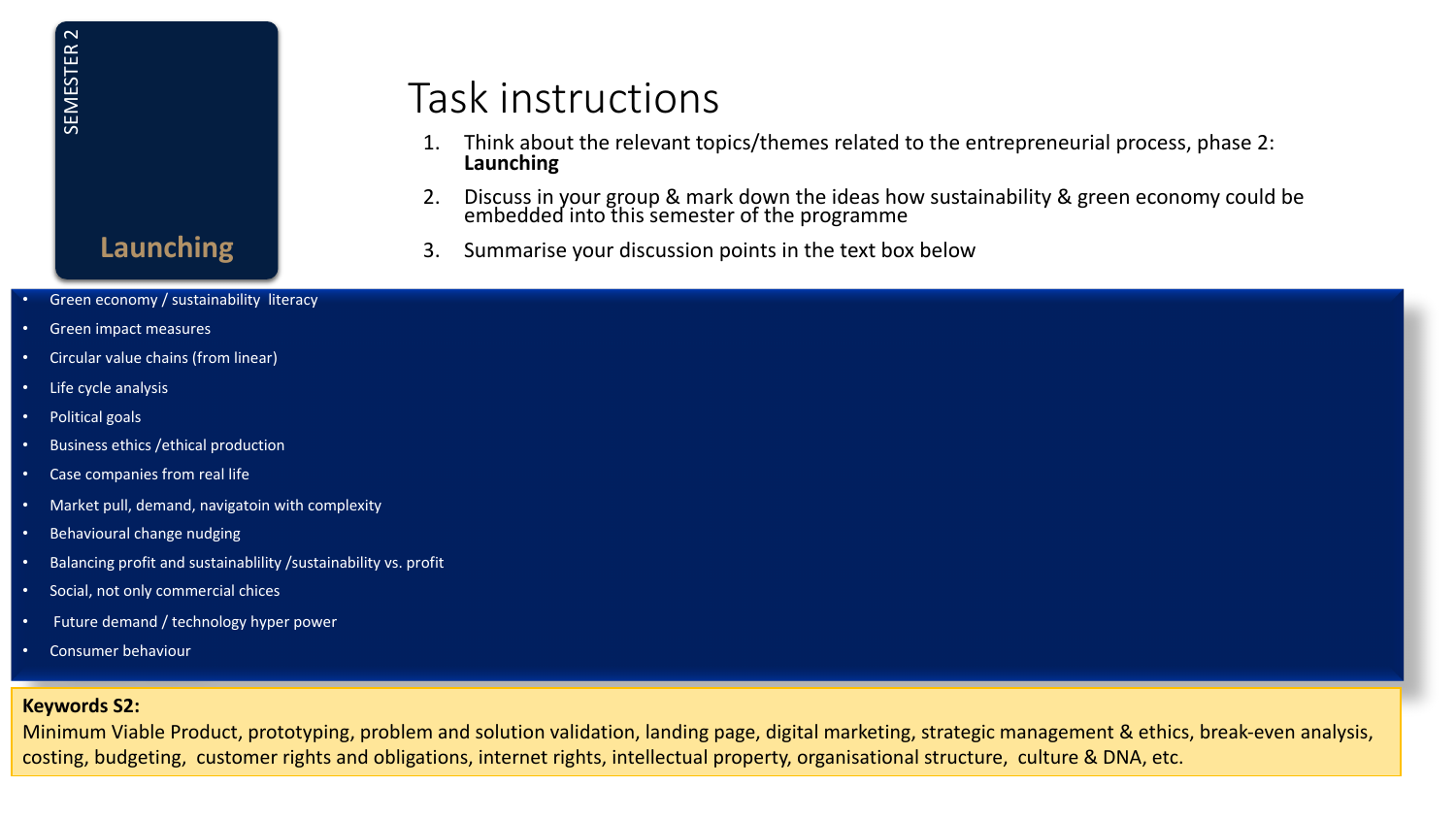**Calibrating**

### Task instructions

- 1. Think about the relevant topics/themes related to the entrepreneurial process, phase 3: **Calibrating**
- 2. Discuss in your group & mark down the ideas how sustainability & green economy could be embedded into this semester of the programme
- 3. Summarise your discussion points in the text box below

### Please write your discussion points here …

- Complexity + is the same as business plan + planet/people/ …
- Create "feedback loops" back to semester 1 & 2 to modified product eetc.
- Do not reduce complexity but learn to deal with complexity

#### **Keywords S3:**

The business plan, business models, marketing strategies, virtual teamwork, financial planning and budgeting tools, cash flows, buy-make-or-lease, taxes Task instructions<br>
and tax law the relevant topics/themes related to the entrepreneurial properties<br>
2. Discussion points center and form the grogornment<br>
Calibrating<br>
2. Discussion points semester of the programme<br>
Calib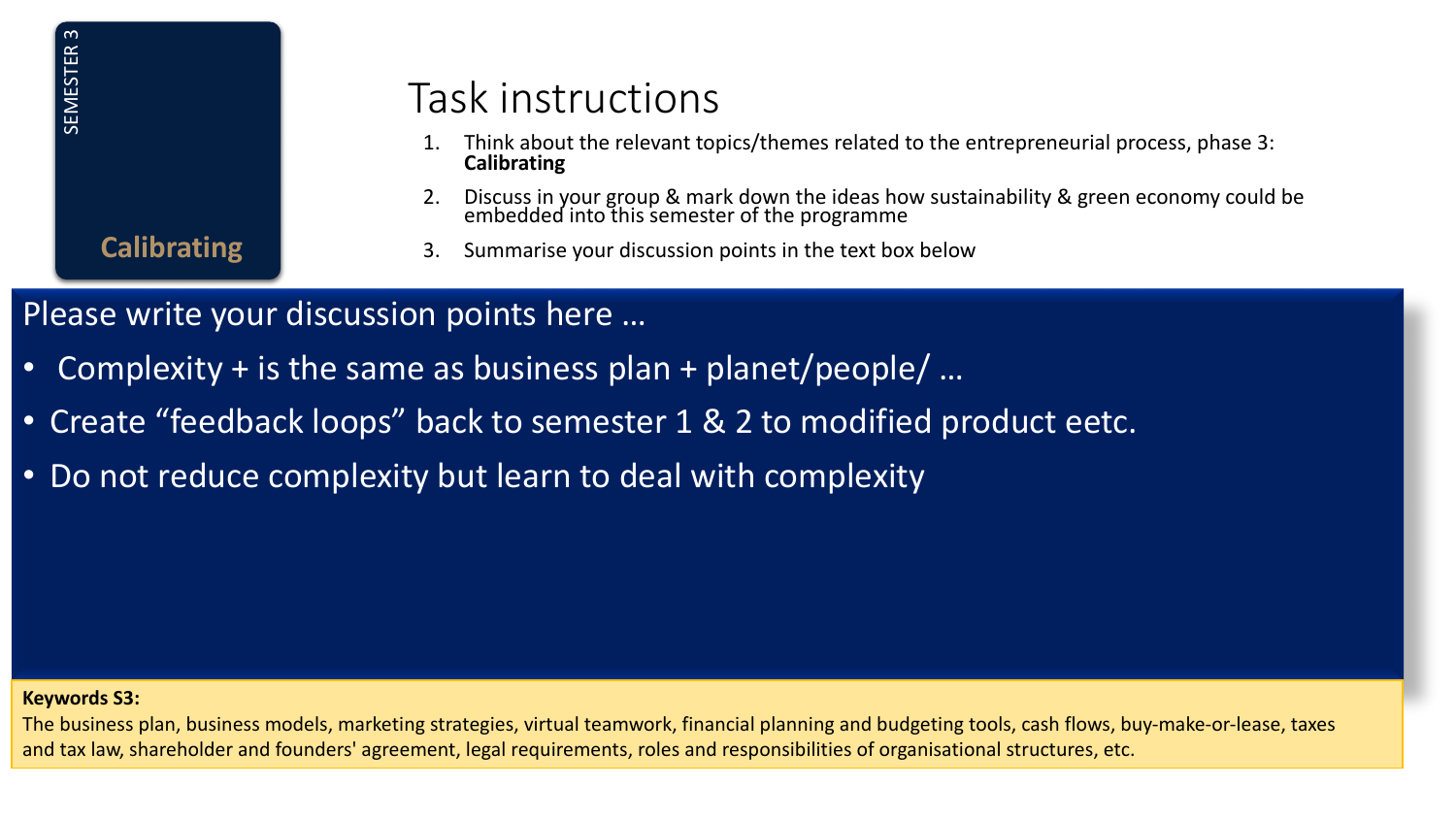**Expanding & Growing**

### Task instructions

- 1. Think about the relevant topics/themes related to the entrepreneurial process, phase 4: **Expanding & Growing**
- 2. Discuss in your group & mark down the ideas how sustainability & green economy could be embedded into this semester of the programme
- 3. Summarise your discussion points in the text box below
- Whats happening if we are scaling up related to sustainablity issues?
- Environmental laws in different countries
- If the need for expanding could be social entrepreneurship, activating human resources (as an initative of employeees), etc.
- How to found area specific funding in different and projects countries for expansion?
- What networking possibilities for new solutions?

#### **Keywords S4:**

Mergers, acquisitions, export, etc.; sustainable business & innovation; piloting and scaling, scenario building, KPIs; negotiation dynamics and funding; effective team, CSR communication and reporting, sales strategies for capturing new markets, market penetration, analysing global landscape, strategic financial decision making (goals, return of different sources of finance; weighted average cost of capital, taxes, financial ethics), fundraising, budgeting techniques for evaluating investment projects, tools for financial decision-making, legal aspects  $\begin{array}{ll} \frac{18}{32} & \frac{1}{32} & \frac{1}{32} & \frac{1}{32} & \frac{1}{32} & \frac{1}{32} & \frac{1}{32} & \frac{1}{32} & \frac{1}{32} & \frac{1}{32} & \frac{1}{32} & \frac{1}{32} & \frac{1}{32} & \frac{1}{32} & \frac{1}{32} & \frac{1}{32} & \frac{1}{32} & \frac{1}{32} & \frac{1}{32} & \frac{1}{32} & \frac{1}{32} & \frac{1}{32} & \frac{1}{32} & \frac{1}{$